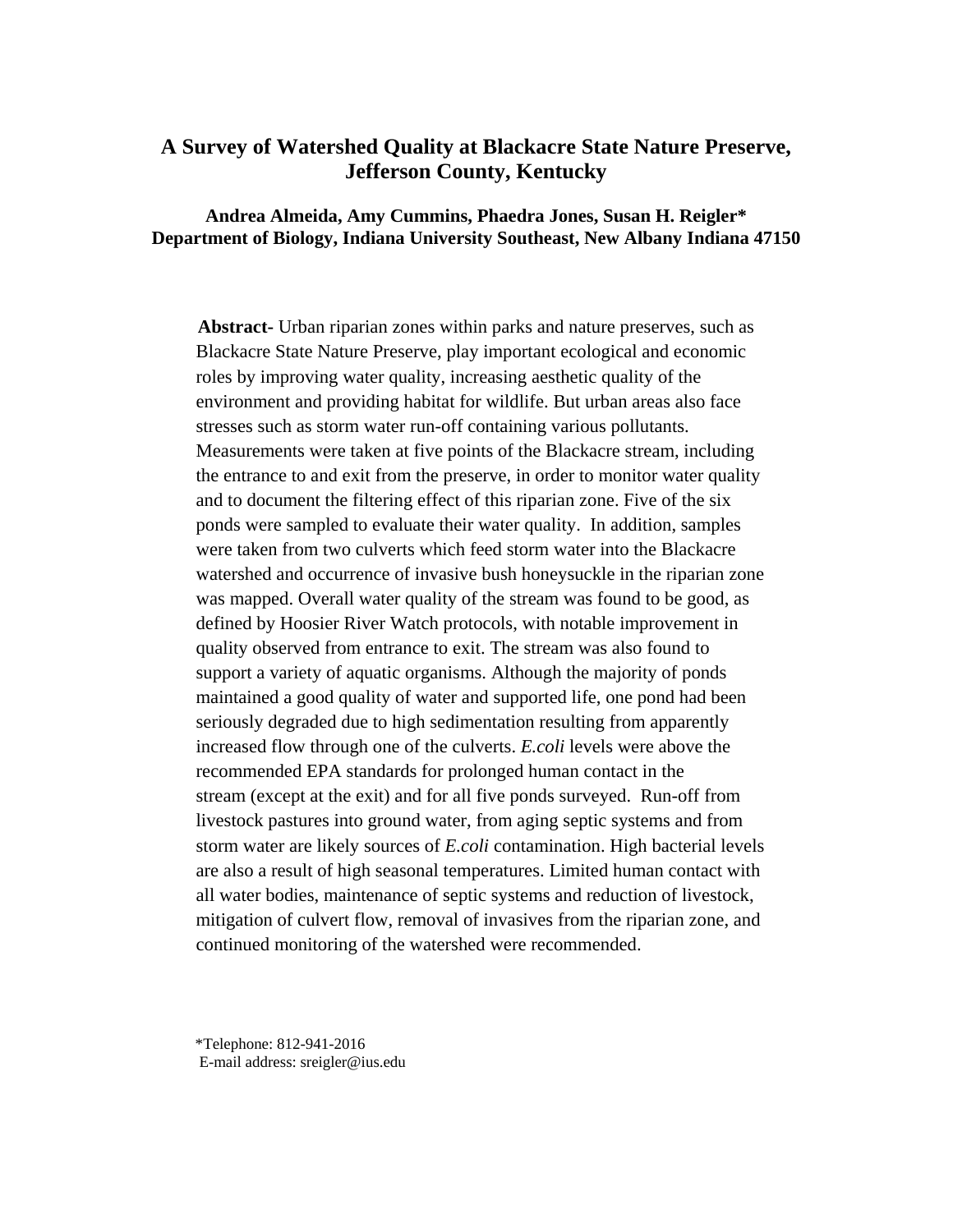### **Introduction**

 The nutrient and pollutant filtering effect of riparian zones has been known for decades (Karr and Schlosser, 1978). Many studies, including Stewart, et al. (2001) and Young and Huryn (1999) looked at the effect of riparian vegetation in filtering nutrients such as phosphates and nitrates entering streams and rivers when excess fertilizers containing those nutrients drained off agricultural land. With the increasing conversion of agricultural land to urbanization, the filtering effects for urban and suburban run-off was also observed (Moglen, 2000 and Paul and Meyer, 2001).

 Naiman, R.J., H. Décamps and M.E. McClain (2005) have identified five important functions of riparia: "...(1) a filter and/or modifier for organisms, water, and matter moving within the landscape; (2) a plane for the budgetary accounting of this flux of water, matter, and organisms; (3) an area of enhanced biological productivity, diversity, and aesthetics; (4) an area of specialized habitats, including specialized habitat for birds and other terrestrial biota and a spawning nursery area for aquatic biota; and (5) a zone for various and unique ecosystem functions, such as flood and erosion control within the landscape."

Urban riparia have an important role in filtering and cleaning water as it passes through an urban landscape. Urban landscapes have the added feature of impervious ground cover, such as the concrete and asphalt of roads and parking lots. Riparian zones of parks and urban nature preserves play a role in controlling overflow from these impervious features of urban landscape (Paul and Meyer, 200 and Schueler, 1994).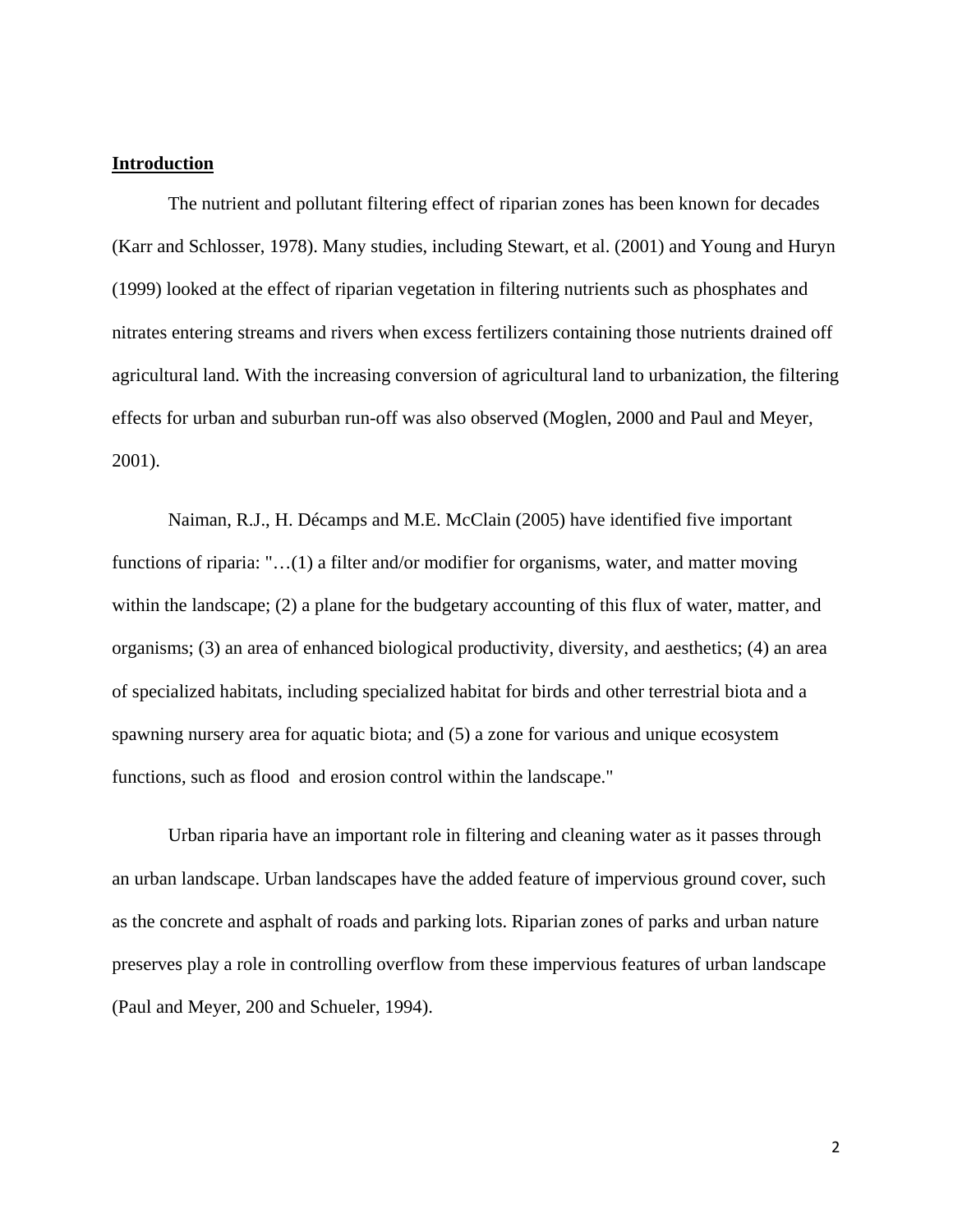At the same time, increased flow of water from chemically-treated lawns, septic overflow and expanding areas of impervious, paved surfaces can put considerable stress on the filtering capacity of riparia (Pickett, et al., 2001).

The Tucker Station Road corridor in Jefferson County, Kentucky, east of Louisville, has experienced rapid development in the past decade. The rural character of the area quickly changed after municipal water lines were installed. Farms and woodlands became subdivisions and apartment complexes. This development occurred to the north, east and south of Blackacre State Nature Preserve, which has a watershed that is a tributary to the larger Floyd's Fork watershed. The construction of the four-lane Blankenbaker Parkway on the northern edge of the preserve and expansion of the Bluegrass Industrial Park added to impervious surface that included a railroad track and the two-lane Rehl and Tucker Station Roads.

Given the documented filtering effects of riparia in general (Stewart, et al., 2001 and Teels, et al., 2006) and urban riparia in particular (Pitt, 2002), water quality in the main Blackacre stream should improve as the water moves through the preserve. Therefore, one object of this study was to test to see if this was the case. A second object was to evaluate the overall quality of the Blackacre watershed, including its ponds, and to document any damage resulting from chemically or biologically contaminated water entering the watershed. The third object was to record the distribution of the invasive shrub, Amur bush honeysuckle (*Lonicera mackii*) in the riparian zone. Finally, recommendations will be made to help guide the future management of the preserve's watershed.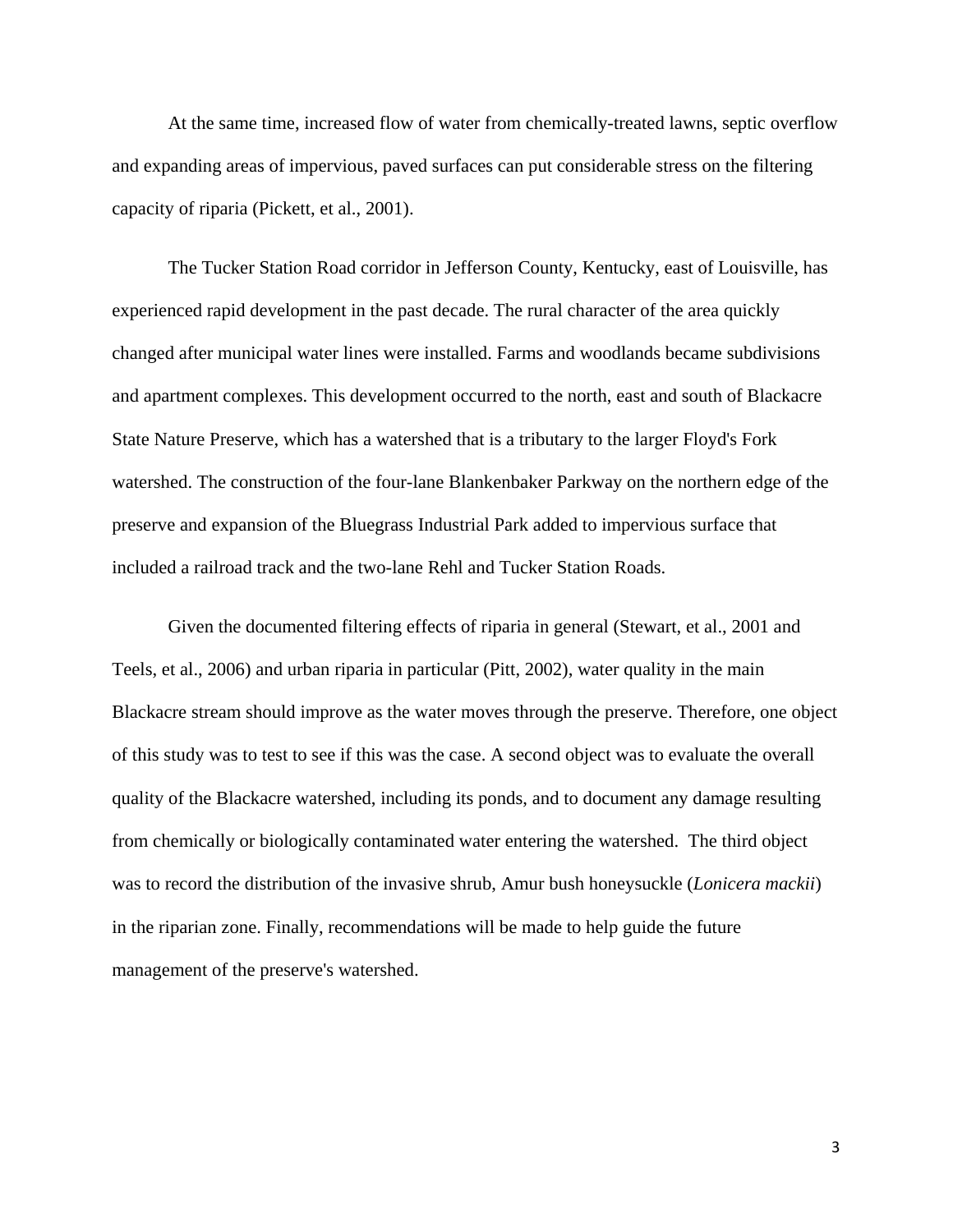#### **Methods**

Blackacre State Nature Preserve consists of 170 acres of forest, glade and meadow. An additional, 100-acre adjacent portion of property, is owned by the Blackacre Conservancy. The Blackacre watershed includes a Class 1 stream that meanders through the preserve from east to west, covering a distance of approximately 1.5 km  $\sim 0.94$  mile) and six ponds, one of which is on Conservancy property. The length of the stream and the sampling points of each pond were mapped using a Garmin eTrex GPS handheld unit. Maps of the survey area were generated using Google Earth imagery and software, interfaced with Garmin GPS hardware and software.

 Samples were collected from five stream points and from five of the six ponds (Figure 1) over a six-week period from early June to mid-July. At the culverts and the waterfall, water levels were too low to obtain certain data, such as dissolved oxygen. Sample readings were averaged for the reported results. Chemical content was evaluated using Hach Water Analysis Kits. (The sixth pond, Sunset Pond, was reduced to a layer of mud and unsuitable for sampling.) Testing was conducted to measure dissolved oxygen, phosphates, nitrates, ammonia nitrogen, temperature, and pH. The research team also measured water and air temperature. Water clarity was assessed at each site with a 60 cm (15 NTU) turbidity tube. Water hardness – total calcium and magnesium – was determined using WaterWorks hardness test strips. Watershed quality was assessed using protocols of the Hoosier Riverwatch Manual (Indiana Department of Natural Resources, 2010) to determine a Water Quality Index. (WQI). This rating was used in order to have a comparison with ratings from sampling done in March, 2010 by students from Indiana University Southeast that the same Hoosier Riverwatch Manual protocols.

 Benthic macroinvertebrates were also sampled in the stream and in each of the five ponds tested. Using dip nets, the macroinvertebrates sampled were identified, counted by taxa and each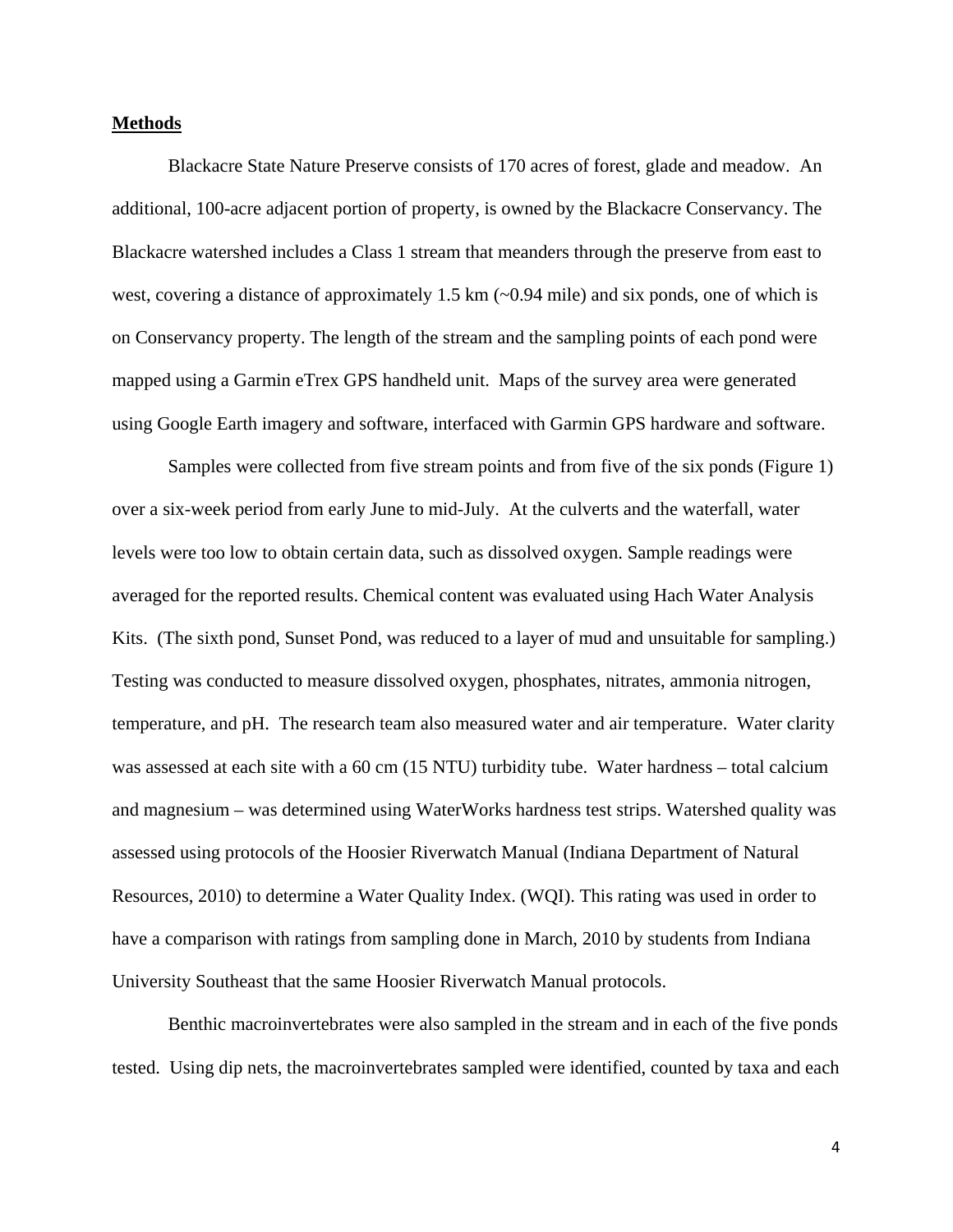sampling point was assigned a Pollution Tolerance Index (PTI) rating as calculated in the Hoosier Riverwatch Manual. This index rating was added to the WQI rating to give a more comprehensive evaluation of watershed quality.

In order to test for *E. coli* bacteria, sterile pipettes were used to obtain 5 mL samples from each sampling point of the stream and from each pond. Each sample was added to Coliscan Easy Gel medium which was poured onto a treated Petri plate and incubated at  $35^{\circ}$ C for 24 hours. Purple to blue *E. coli* colonies were counted and their numbers expressed in Coliform Units (CFU) per 100 mL.

Five storm water culverts positioned under a Norfolk Southern Railroad track have outflows into the northern portion of Blackacre (See Figure 1). One of these, which feeds Jackson's Pond, is on private property. The other four are within the preserve's boundaries. Sedimentation measurements of the water channels of two of the storm water culverts, which have had increased flow rates within the last several months causing erosion and downstream sedimentation, were measured. Measurement was taken by placing metal fence posts in the steam bed, marking the level of the substrate on each and measuring the amount of sedimentation after a .06 inch rainfall.

 The invasive plant species, bush honeysuckle (*Lonicera maackii),* is unfortunately found on much of the Blackacre State Nature Preserve. The presence of bush honeysuckle along the banks of the stream was tracked and noted using the Garmin handheld GPS. Each point was labeled Bh, for bush honeysuckle, and assigned a sequential number. Each labeled point was then assigned a level of density rating (1-little to no bush honeysuckle present, 2-bush honeysuckle present, but sparsely populated and mostly below 5 ft. in height, 3-densely populated bush honeysuckle of varying heights and widths).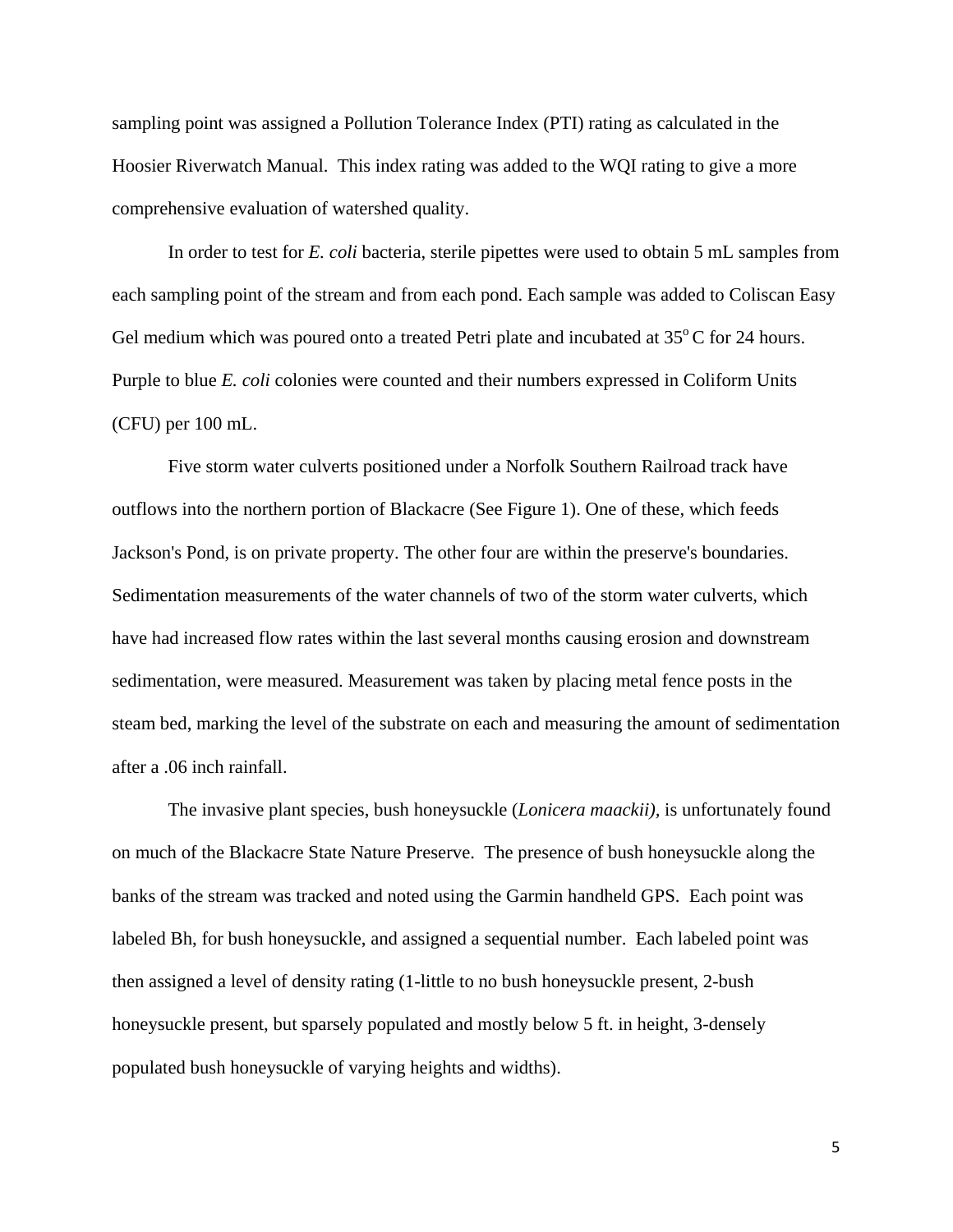### **Results**

Samples taken from the ponds and stream indicated that water hardness, the measurement of total calcium and magnesium, was high to very high, ranging from 185-425 mg/L. The stream, which flows over limestone, had alkaline pH ranging from 7.5-8.2. Orthophosphates, nitrates, and ammonia nitrogen results were all within normal ranges. The water quality of the stream (WQI) was 50-55 flowing into the preserve from the east, 58-59 in the middle, and 72 in the west exiting Blackacre (Table 1). Using the ruler function of Google Earth to trace the length of the stream, sinuosity  $(K = actual stream path/straight line from source to exit on preserve)$ , the meandering quality of the stream, was calculated to be  $1.61/1.20 = 1.34$ . This figure shows a high amount of sinuosity.

Figures for pH and hardness for the ponds also reflected the limestone solute in the water. The pH reading ranged from 7.2 (Sunrise Pond) to 8.1(Dragonfly Pond). Hardness range was from 180 mg/L to 263 mg/L. None of the ponds showed elevated levels of run-off indictors. The WOI ranged from Medium (64-66.50) in Jackson's, Cattail and Dragonfly Ponds to Good (70.4 – 74.5) in Sunrise and Springhouse Ponds. (See Table 2.)

The Hoosier Riverwatch Water Quality Index (WQI) rating are 90-100 (Excellent), 70-89 (Good), 50-69 (Medium), 25-49 (Bad) and 0-24 (Very Bad.) This index was chosen because the stream had been evaluated using that index in March, 2010 by the IUS Applied Conservation Biology class and therefore provided a basis for comparison.

The results from the stream showed the *E. coli* levels to be above EPA standards for safe human contact (125 CFU/100 mL or less) in all locations with the exception of the stream exit. The results from high to low CFU/100 mL: Waterfall- 8000, North Fork- 6240, Bridge Area-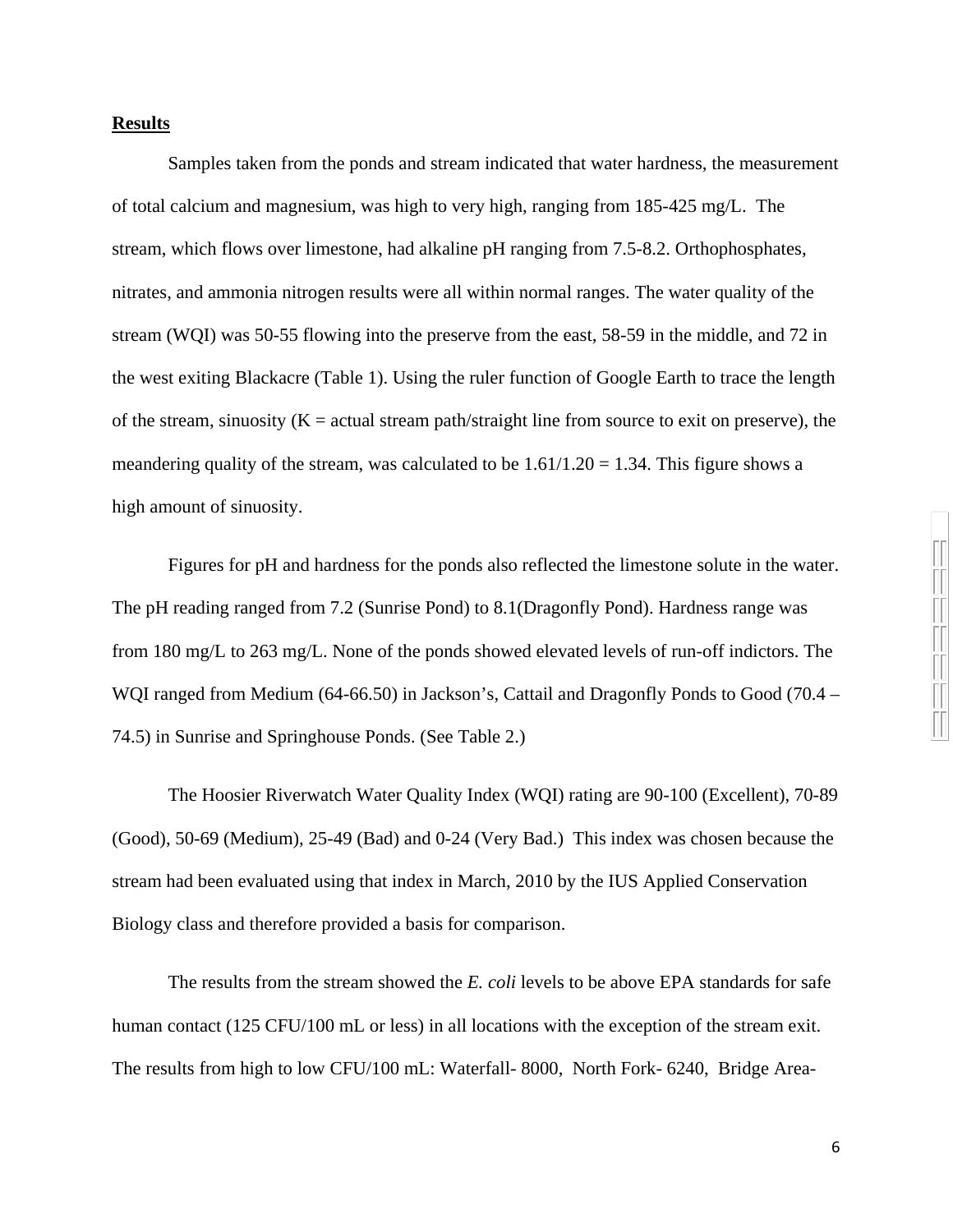5467, Culvert 4- 1620, Culvert 1- 1360, and Stream Exit- 20. (Table 1). All ponds showed levels of *E. coli* above EPA standards. The results from high to low CFU/100 mL: Jackson's Pond- 2700, Sunrise Pond- 1180, Springhouse Pond- 694, Dragonfly Pond- 667, and Cattail Pond- 260 (see Table 2).

A variety of macroinvertebrates were found in the stream and in the majority of the ponds. The stream received a Pollution Tolerance Index (PTI) rating of 42, which is considered Excellent (see Table 1). Minnows and multiple species of frogs, including green frogs, bullfrogs and cricket frogs, were the vertebrates found in the stream. Of the ponds, three received a Pollution Tolerance Index rating in the Excellent range (Jackson's Pond, Dragonfly Pond, and Sunrise Pond). Springhouse Pond received a Good PTI rating. Cattail Pond received a Bad rating (see Table 2). Three species of fish (channel catfish, green sunfish, large mouth bass) were observed in Jackson's, Dragonfly and Springhouse Pond, as were snapping turtles, bullfrogs, green frogs and cricket frogs, and several species of dragonfly and damselfly. During one sampling session, a great blue heron was seen fishing by the side of Jackson's Pond.

Erosion is a concern in the northern part of the watershed. Deep channels, in some places up to three meters, have been carved out by water from outflows of Culverts 3 and 4. Roots of large trees along the channel banks have been exposed. Most striking has been the siltation of Cattail Pond. In fall, 2009, the pond, while shallow, supported a variety of organisms including insects and frogs. Currently the pond supports almost no macroinvertebrates and no vertebrates. (Figures 3 and 4).

Using the level of density rating (Levels 1-3, as established in Methods) for determining the presence of bush honeysuckle, it was found that 58.5% of the stream banks contain densely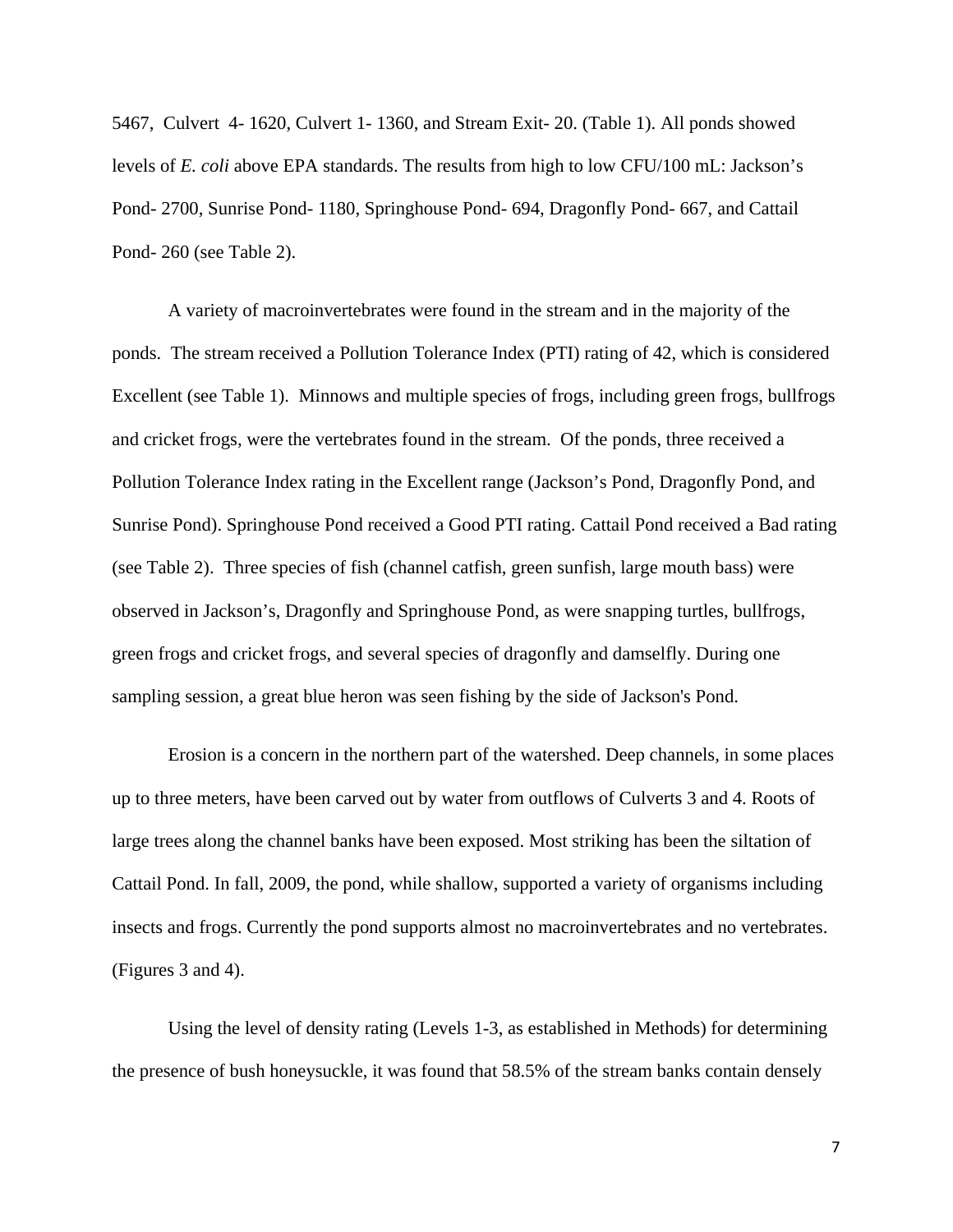populated areas of mature bush honeysuckle (Level 3). Another 37.5% of the stream had areas of sparsely populated bush honeysuckle, both young and mature in size (Level 2). Only 4% of the stream banks were found to have little to no bush honeysuckle presence.

#### **Discussion**

Relatively high levels of both pH and water hardness can be attributed to the ample amount of limestone found at Blackacre. Orthophosphates, nitrates, and ammonia nitrogen can all be indicators of run-off pollution from lawns and cultivated fields. All amounts detected were well below levels that would indicate such run-off. The change in the WQI from the 50-55 in the eastern portion of the stream to 72 at the stream exit shows significant filtering effects of the Blackacre riparian zone.

*E. coli* levels are measured because they indicate presence of human and livestock waste, which can be associated with a variety of pathogens. The *E. coli* colonies were significantly higher in this study than in the study conducted in March of this year when counts along the length of the stream were only 18-24 colonies/100mL (Reigler, 2010). One reason is the season. In summer, water temperatures are highest and flow is lowest, creating an optimal breeding ground for bacteria (Haley, et al., 2009). The water is also shallow where the levels are this highest allowing a high surface area volume in those areas (Beaudeau, et al., 2001)

Storm water entering the preserve is a possible source for the *E. coli,* as would be human waste entering from outdated or improperly functioning septic systems (Steffy and Kilham, 2004). When systems have not been pumped regularly or improper maintenance has been performed, the wastewater can flow through the soil or overland to the nearest ditch or stream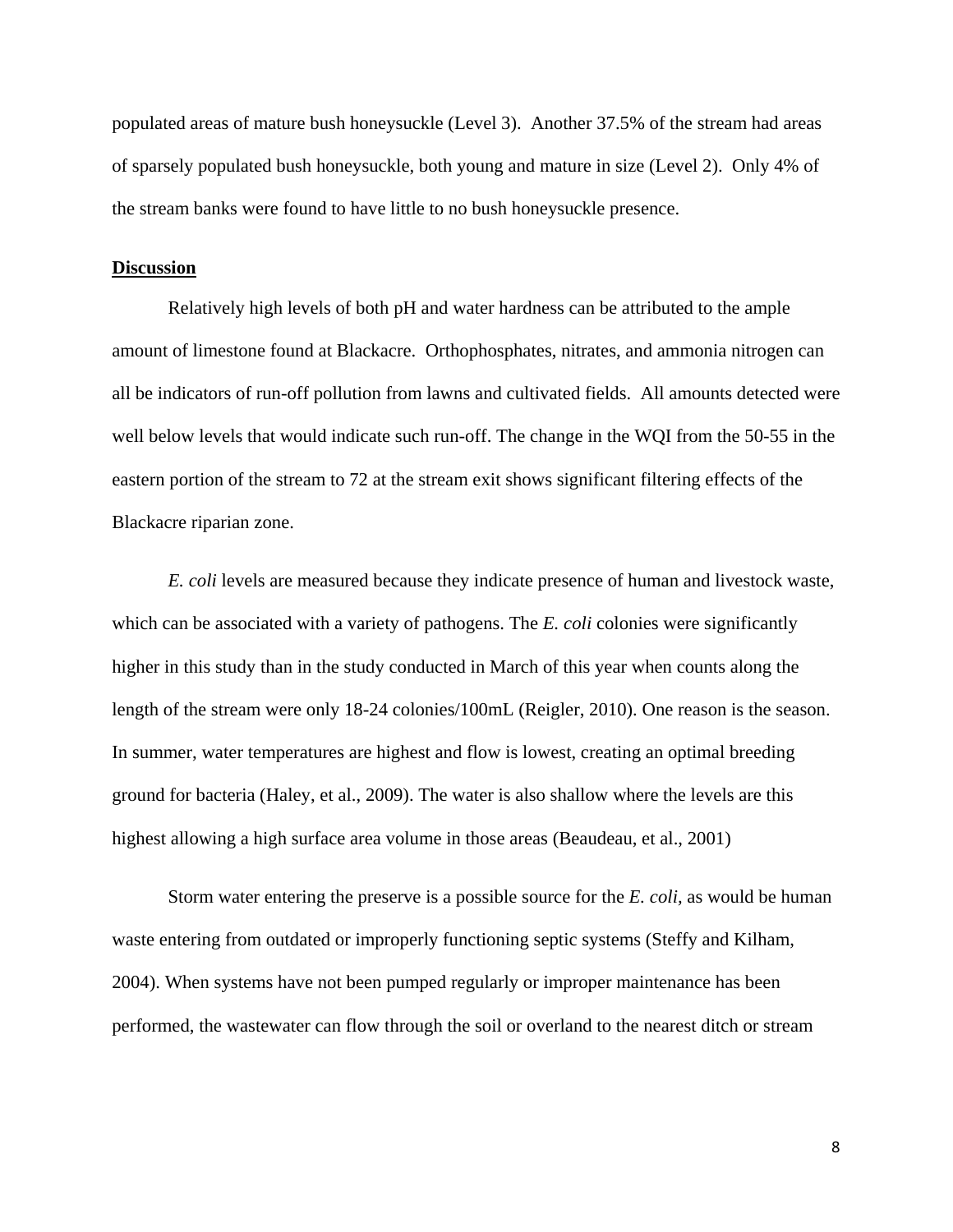allowing contamination. This is a common problem with homes built before 1950 (Frankenberger, 2010).

 Several homes to the east and north of Blackacre may have such septic systems, as well as the septic system serving the two dwellings on Blackacre itself. The preserve's system is located near the geographic center of the property and uphill from much of the stream watershed. (See Figure 1.)

Another possible contamination source is from livestock waste (Young and Huryn, 1999). Dragonfly Pond is uphill from Blackacre's septic system and is not fed by a stream. But it is downhill from a livestock pasture. The Blackacre landscape has numerous sinkholes, so material on the surface can readily find its way into groundwater. It is important to note that most of the diseases caused by *E. coli* are transmitted from animals to humans (Kloot, 2007). Livestock waste seeping into groundwater could account for bacterial levels in the Springhouse Pond, also downhill from the livestock pastures and fed by a spring. The *E. coli* counts in those two ponds were similar to one another, 667 CFU in Dragonfly Pond and 694 CFU in Springhouse Pond.

High levels of *E. coli* in Jackson's Pond could be coming from storm water. (Moglen, 2000). The pond is fed by a culvert on private property north of Blackacre (marked Culvert  $+$  in Figure 1). High counts were also measured at other culverts and in Sunrise Pond. Sunrise Pond is downstream from older homes on Tucker Station Road.

The *E. coli* numbers in Cattail Pond are lower than in any other pond. Heavy siltation of the pond may very well be the reason. Much of the bacteria content is filtered in the silt before reaching what little water remains. Absolutely lowest numbers of *E. coli* were found where the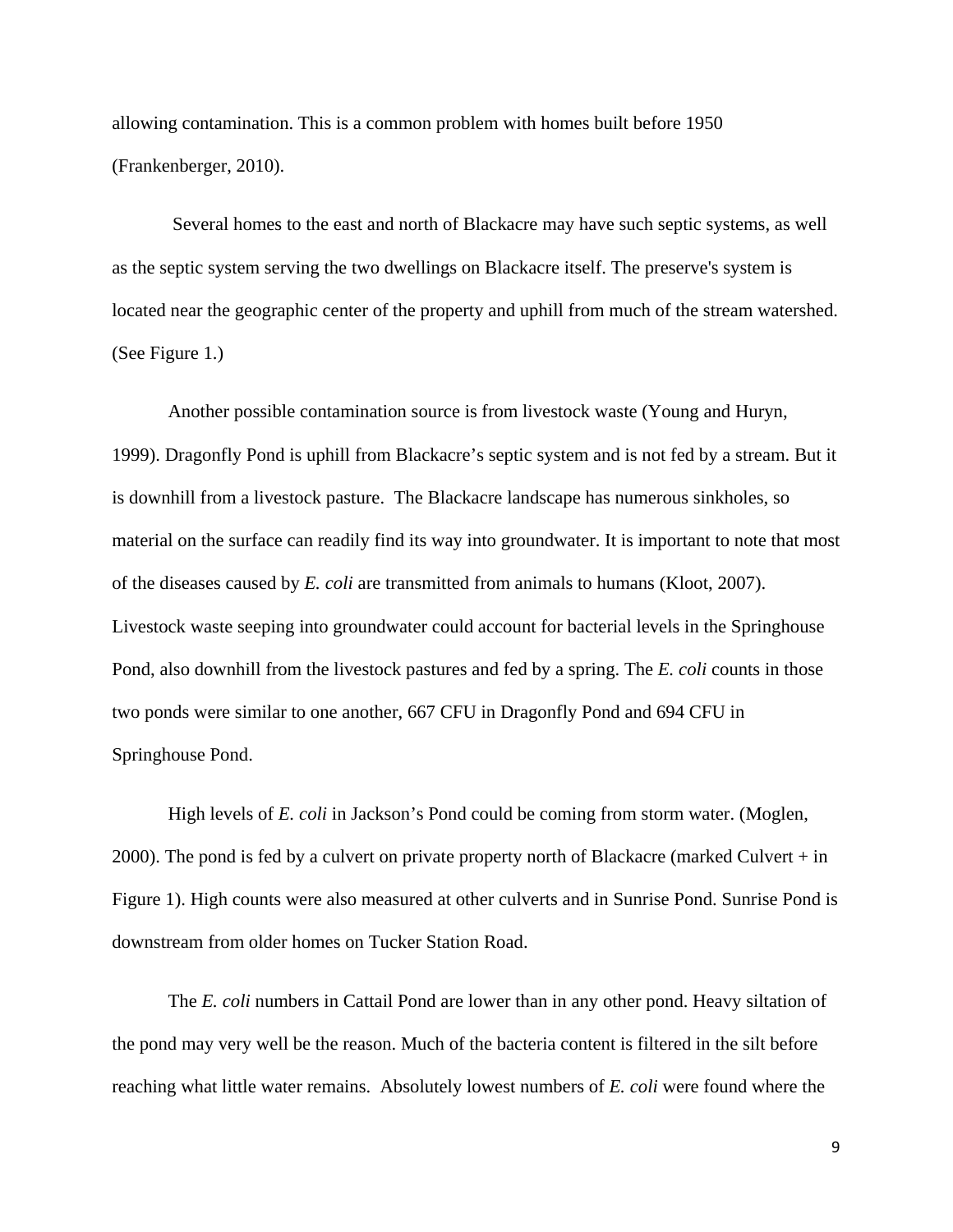stream left Blackacre, indicating that the riparian zone of the preserve is having a beneficial filtering effect (Beaudeau, et al., 2001).

Biological monitoring – the sampling of benthic macroinvertebrates – is a quick, effective, and inexpensive way to examine the quality of water in a watershed and to monitor its changes over time (Moore and Palmer, 2005 and Resh et al*.*, 1998). The stream's high Pollution Tolerance Index rating is an indication of macroinvertebrate species richness and density. The PTI rating is based on the number of taxa found and the tolerance levels to pollution of certain macroinvertebrates (Indiana Department of Natural Resources, 2010). None of the samples taken turned up macroinvertebrates that fell under the index rating of very tolerant to pollution; good news for the Blackacre watershed.

 In order to get a greater variety of species in our sampling, we sampled from both riffles and pools in the stream, as was recommended by Hauer and Resh (1998). All of the ponds sampled, with the exception of one, received Good to Excellent Pollution Tolerance Index ratings, which indicates good water quality. Cattail Pond was sampled last fall and was found to have an abundance of macroinvertebrates (Reigler, 2010). However, this summer when sampled, only two species were found and it received a Pollution Tolerance Index rating of two (considered Bad). This is believed to be due to excessive sedimentation coming from Culvert 4. It is important to continue biological monitoring of the watershed at least biannually (Quarterly would be better.) in order to detect any changes that could signal a rise in nonpoint source runoff pollution or point source discharge (Lenat, 1988).

The invasive shrub, Amur bush honeysuckle (*Lonicera maackii)* has become a serious problem in state parks and nature preserves. Young to mid-successional forests, forests with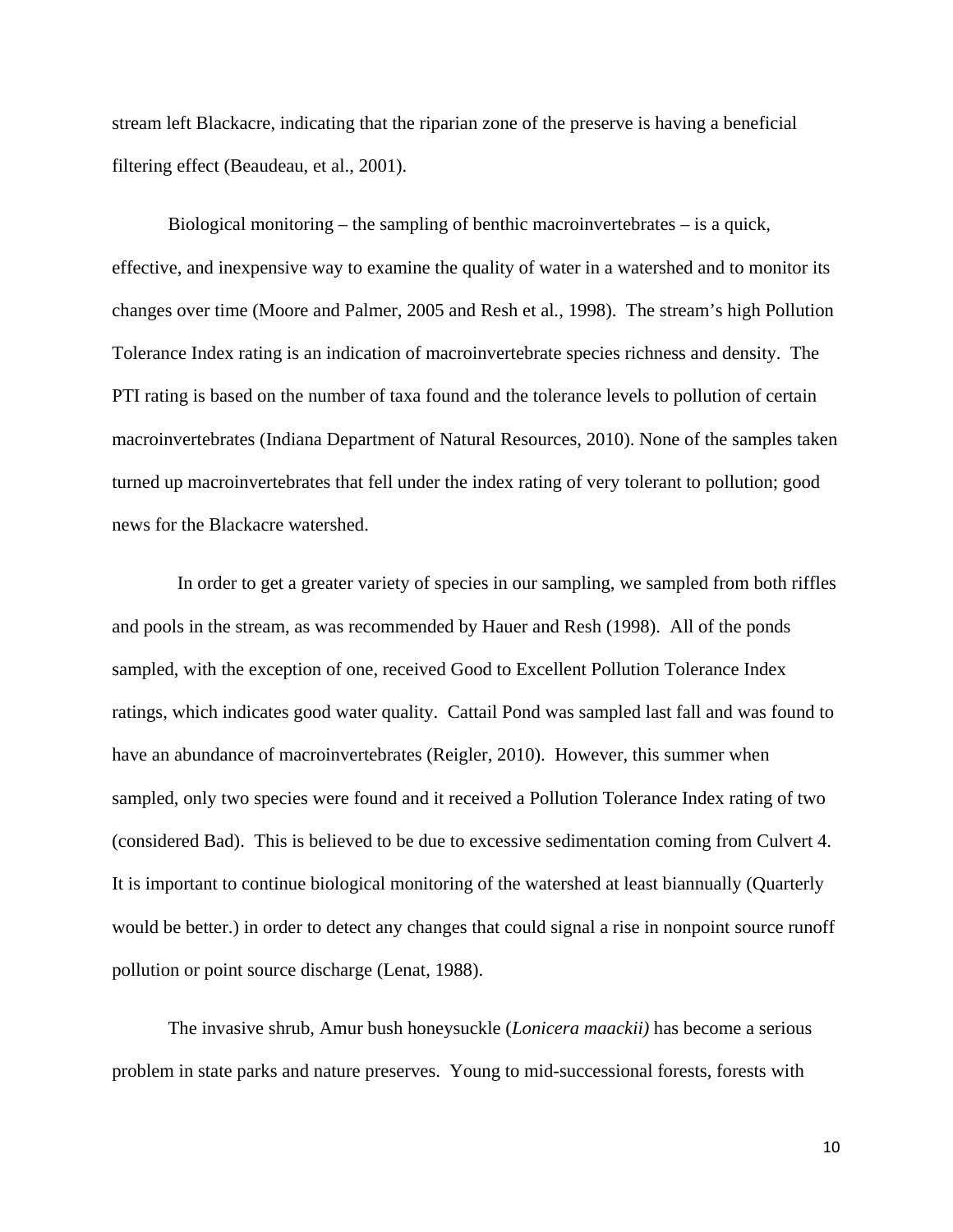canopy disturbances, forest edges and riparian zones are all areas with high invasion rates of bush honeysuckle (Hutchinson & Vancat, 1997). Over half of the length of the stream at Blackacre has dense populations of bush honeysuckle covering its banks. Very little of the stream banks are free of the invasive plant. Vegetation in riparian zones can have a great effect on overall stream health (Teels, *et. al.* 2006). Natural stream vegetation protects against excessive erosion and provides bank stability, provides organic matter, wood and cover for stream inhabitants, provides nutrient management and a "buffer" from nonpoint source pollution (Teels, *et. al.* 2006).

 To have so much of the stream's riparian zone consist of bush honeysuckle is detrimental to the overall health of the stream. The bush honeysuckle crowds out native trees and herbaceous plants, lowering the natural plant diversity of the area (Hutchinson & Vankat, 1997). Bush honeysuckle does not provide adequate organic matter and wood that is needed for many stream insect and animal species. The invasive plant provides shade to the stream, but where it is densely populated, it provides too much shade. A healthy stream must have patches of both sunshine and shade in order to support a diverse mixture of aquatic species (Hauer and Hill, 1998). Bush honeysuckle also changes the acidity levels of the soil and is said to "poison the soil" around it, making it harder for native plants to compete (Deering and Vankat, 1999). It is recommended that the stream riparian zone be managed to reduce bush honeysuckle invasion and presence via eradication of the invasive plant.

There are at least four sampling points (Bh 14, 16, 18, and 19) where removal would be ill-advised. Honeysuckle growth was so dense at Bh 14 and 19 that removing them all would cause bank instability. Bh 16 and 18 had steep embankments on one side of the stream bank where erosion would certainly increase if any vegetation were removed. Any control must be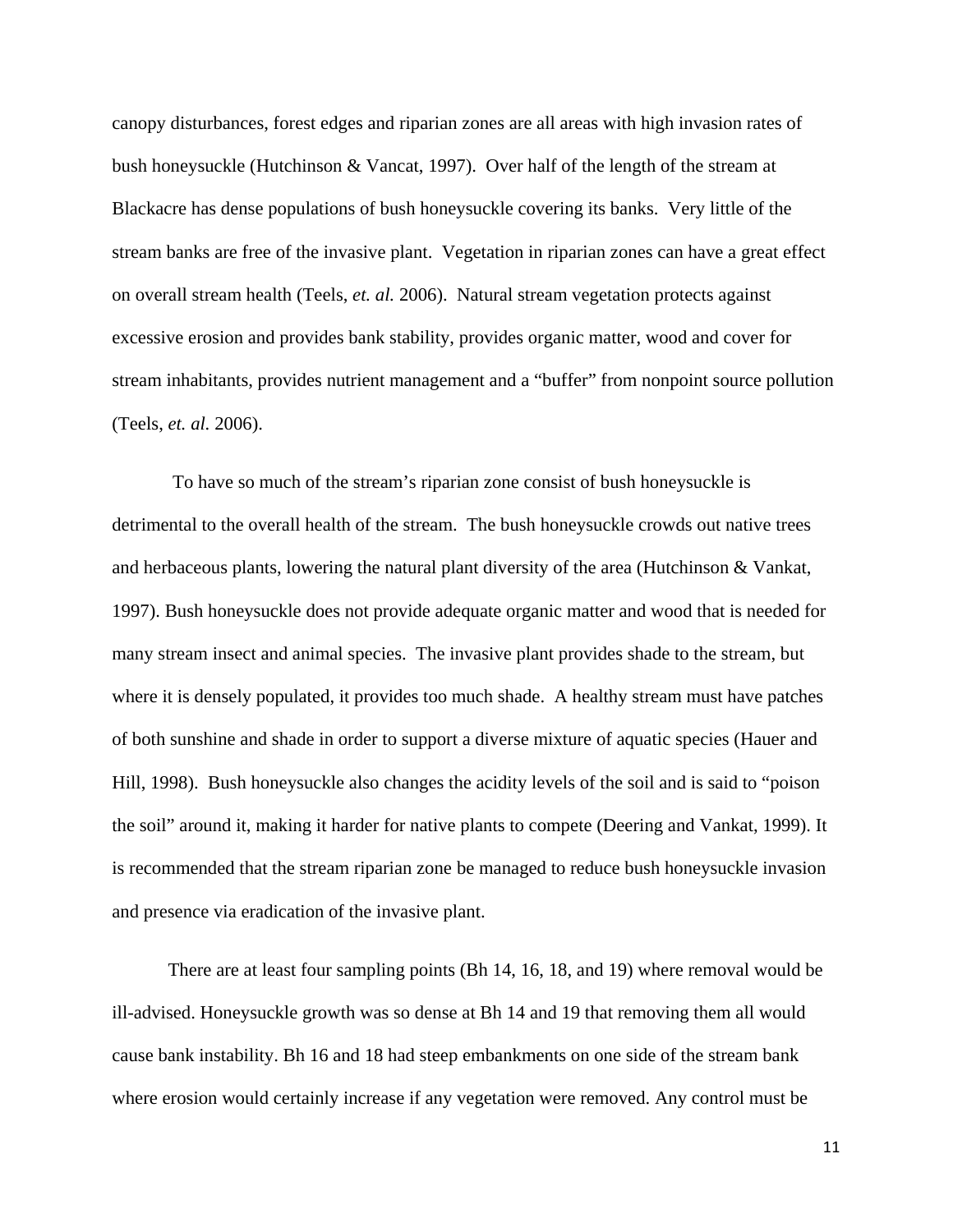done in a manner that would replace the invasive with native species immediately after invasive removal.

 Most other areas along the stream could benefit from the removal of the bush honeysuckle, allowing the native herbaceous plants like milkweed, jewelweed and native trees to regain a hold on the banks of the stream.

#### **Management Recommendations**

 This survey of the Blackacre watershed found that the overall quality of the stream and most ponds, as suitable habitat for wildlife, was good. The riparian zone also has a substantial filtering effect on water as it flows through the stream.

 However, three areas of concern were identified. They are listed here with management recommendations:

1. *E coli* levels

 While levels too high for safe sustained human contact were detected, summer temperatures and low flow and water levels are a factor in the numbers. Nonetheless, any students having contact with water for environmental studies during warm months should wear latex gloves.

 Actual pin-pointing of sources of *E. coli* in watersheds is difficult (Kloot, 2007), but some likely sources were identified. Neighbors should be contacted about their septic systems and the Blackacre Conservancy should maintain the homestead septic system as recommended by professionals. Reduction in number of livestock in the barn pasture may also lead to reduction of *E. coli* levels in two ponds.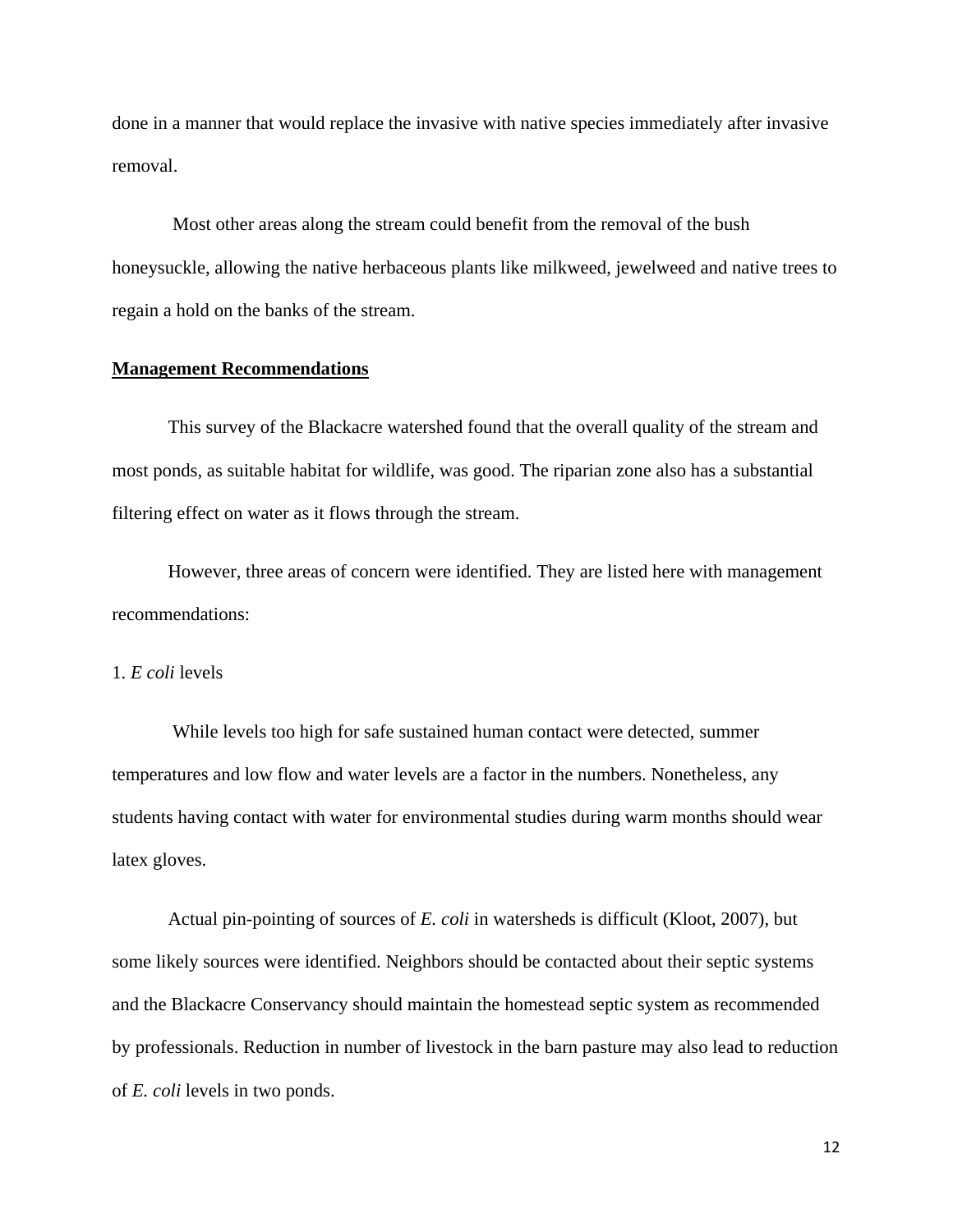## 2. Erosion at Culvert Outfalls

 Since the Commonwealth of Kentucky owns Blackacre State Nature Preserve, a staff member of the Kentucky State Nature Preserves Commission has already contacted Norfolk Southern Railroad (builders of the culverts) and the Metropolitan Sewer District (which monitors surface water movement) about mitigating the increased flow through Culverts 3 and 4. This will include the placement of rock out the outflows to slow flow rates. Restoration of Cattail Pond is a concern that will require further study.

## 3. Riparian Zone Invasive Species

 The presence of Amur bush honeysuckle along a large portion of the stream degrades the stream habitat quality. Trained personnel, professional and/or volunteer should be engaged to remove as much as is possible without damaging the stream bank.

 After mitigation steps are taken, another survey of the watershed should be conducted to monitor the effects. The professor who teaches Hydrology at Indiana University Southeast has expressed an interest in having his class conduct a survey in fall, 2010. Students in the spring, 2011 Applied Conservation Biology class could also conduct a survey.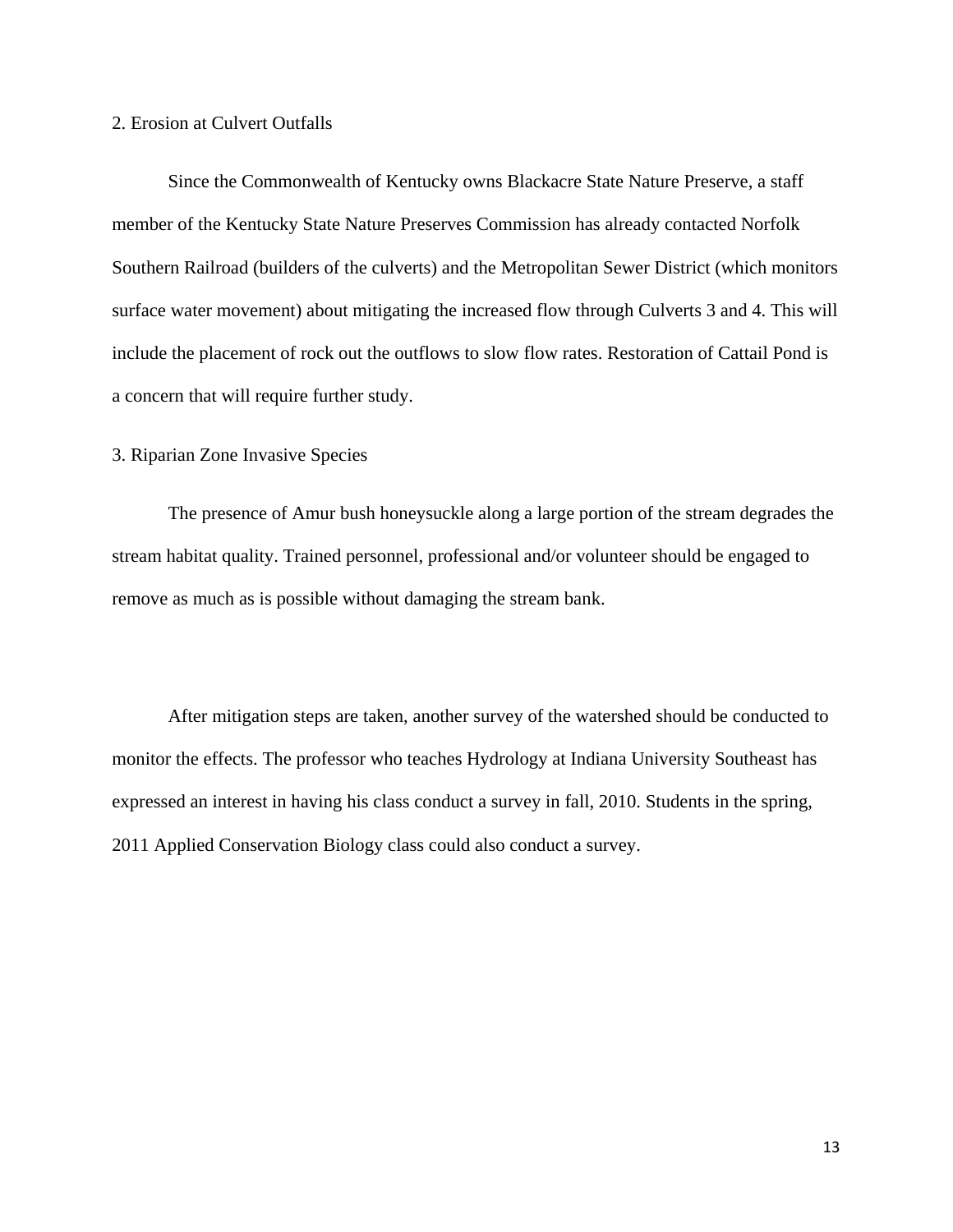#### **TABLE 1. STREAM**

| Metric                    | Culvert 1 | N. Fork | Waterfall | Bridge Area | Culvert 4 | Exit |
|---------------------------|-----------|---------|-----------|-------------|-----------|------|
| E. coli (colonies/100mL)  | 1360      | 6240    | 8000      | 5467        | 1620      | 20   |
| Air Temperature (°C)      | 24.4      | 24.4.   | 24.4      | 25.7        | 24.4      | 24.4 |
| Water Temperature (°C)    | 28.0      | 26.0    | 29.0      | 18.0        | 31.0      | 25   |
| Dissolved $O_2$ (mg/L)    |           |         |           | 3.5         |           | 5.6  |
| pH                        |           | 7.9     | 8.2       | 7.7         | 8.3       | 7.5  |
| Hardness $(mg/L)$         |           | 300     | 300       | 185         | 425       | 250  |
| Orthophosphate (mg/L)     |           | 0.06    | 0.04      | 0.25        | 0.14      | 0.1  |
| Nitrates $(mg/L)$         |           | 0.0     | 0.0       | 0.0         | 0.25      | 0.0  |
| Ammonia Nitrogen (mg/L)   |           | 1.4     | 0.2       | 1.35        | 0.3       | 0.2  |
| Turbidity (NTU's)         |           |         |           | 18          |           | 17   |
| Water Quality Index (WQI) |           | 55      | 50        | 58.7        | 59.5      | 72   |

Pollution Tolerance Index Rating (PTI) = 42 for the length of the stream

#### **TABLE 2. PONDS**

| Metric                                 | Jackson's | Springhouse | Dragonfly | Cattail          | Sunrise |
|----------------------------------------|-----------|-------------|-----------|------------------|---------|
| E. coli (colonies/100mL)               | 2700      | 694         | 667       | 260              | 1180    |
| Air Temperature (°C)                   | 24.4      | 24.4        | 24.4      | 24.4             | 24.4    |
| Water Temperature (°C)                 | 22.7      | 16.0        | 24.0      | 27               | 22      |
| Dissolved $O_2$ (mg/L)                 | 5.5       | 7.0         | 4.6       | 3.4              | 12.0    |
| pH                                     | 7.5       | 7.3         | 8.1       | 7.5              | 7.2     |
| Hardness (mg/L)                        | 263       | 250         | 180       | 250              | 180     |
| Orthophosphate (mg/L)                  | 0.25      | 0.25        | 0.25      | 0.25             | 0.25    |
| Nitrates (mg/L)                        | 0.25      | 0.25        | 0.25      | 0.0              | 0.25    |
| Ammonia Nitrogen (mg/L)                | 0.07      | 0.3         | 0.15      | 0.0              | 0.0     |
| Turbidity (NTU's)                      | 19        | 17          | 15        | 15               | 18      |
| Water Quality Index (WQI)              | 64        | 74.5        | 66.5      | 64               | 70.4    |
| Pollution Tolerance Index Rating (PTI) | 23        | 17          | 29        | $\boldsymbol{2}$ | 28      |
|                                        |           |             |           |                  |         |

| WOI | Excellent: 90-100     | Good: 70-89 |             | Medium: 50-69 |             | Bad: 25-49 |                | Very Bad: 0-24 |
|-----|-----------------------|-------------|-------------|---------------|-------------|------------|----------------|----------------|
| PTI | Excellent: 23 or More |             | Good: 17-22 |               | Fair: 11-16 |            | Bad: 1 or Less |                |

*E. coli* levels for prolonged contact (recreation) should average 125 colonies/100 mL or less from sampled averaged over 30 days with no counts higher than 235 colonies/100 mL.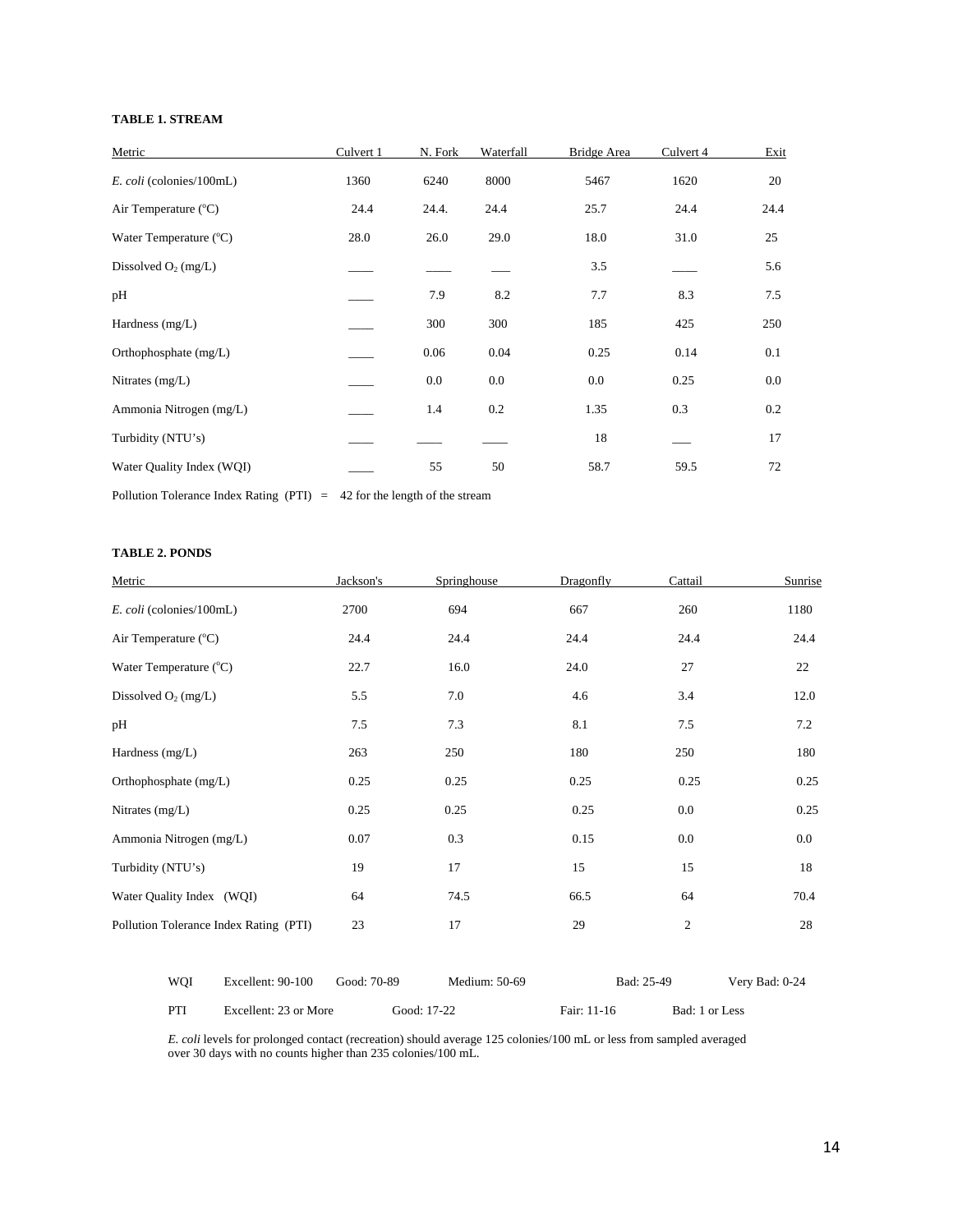| <b>Sampling Point</b> | Density Index<br>Rating |
|-----------------------|-------------------------|
| Bh 1 (Culvert 1)      | 3                       |
| Bh <sub>2</sub>       | 3                       |
| Bh <sub>3</sub>       | 3                       |
| Bh 4                  | 3                       |
| N. Fork Stream        | $\overline{c}$          |
| Waterfall             | $\overline{c}$          |
| Bh 5                  | 3                       |
| Bh 6                  | $\overline{2}$          |
| Bh 7                  | 3                       |
| Bh 8                  | $\mathbf{1}$            |
| Bh 9                  | 3                       |
| <b>Bridge Area</b>    | 3                       |
| <b>Bh</b> 10          | $\overline{2}$          |
| <b>Bh</b> 11          | 3                       |
| <b>Bh</b> 12          | $\overline{c}$          |
| <b>Bh</b> 13          | $\overline{c}$          |
| <b>Bh</b> 14          | 3                       |
| <b>Bh</b> 15          | 3                       |
| <b>Bh</b> 16          | $\overline{c}$          |
| <b>Bh</b> 17          | $\overline{2}$          |
| <b>Bh</b> 18          | 3                       |
| <b>Bh</b> 19          | 3                       |
| <b>Bh 20</b>          | 3                       |
| <b>Stream Exit</b>    | $\overline{2}$          |

# **Table 3**. **Density Index Rating of Bush Honeysuckle sampling points along banks of the stream, including stream sampling points.**

DEI of 1 – little to no bush honeysuckle present; 2 – sparsely populated and under 5 ft. in height; 3 – densely populated bush honeysuckle of varying heights and widths.

 Results – 4% of points sampled had little to no bush honeysuckle, 37.5% of points sampled had sparsely populated bush honeysuckle, 58.5% of points sampled were dense and thick with bush honeysuckle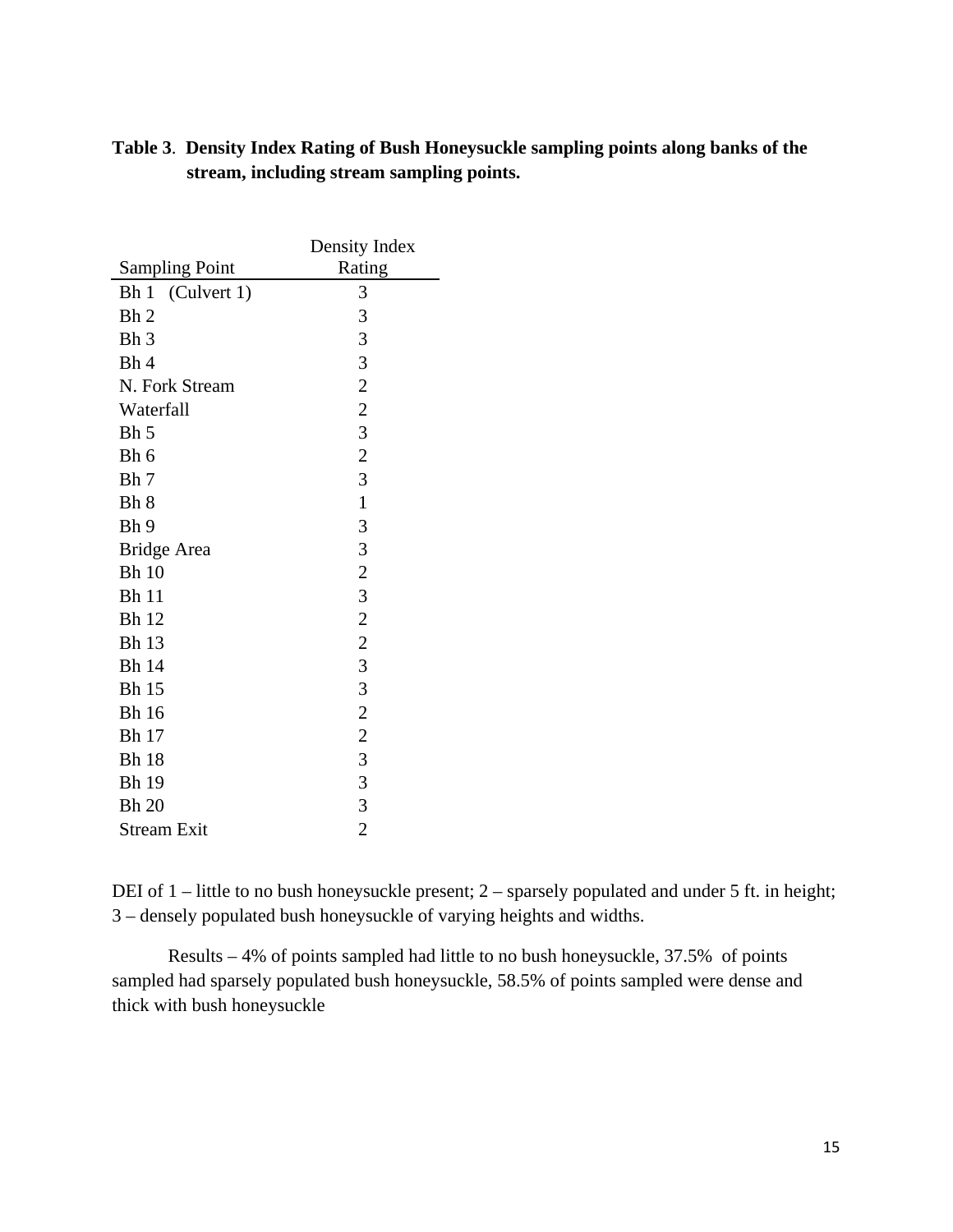

Figure 1. Water sampling points.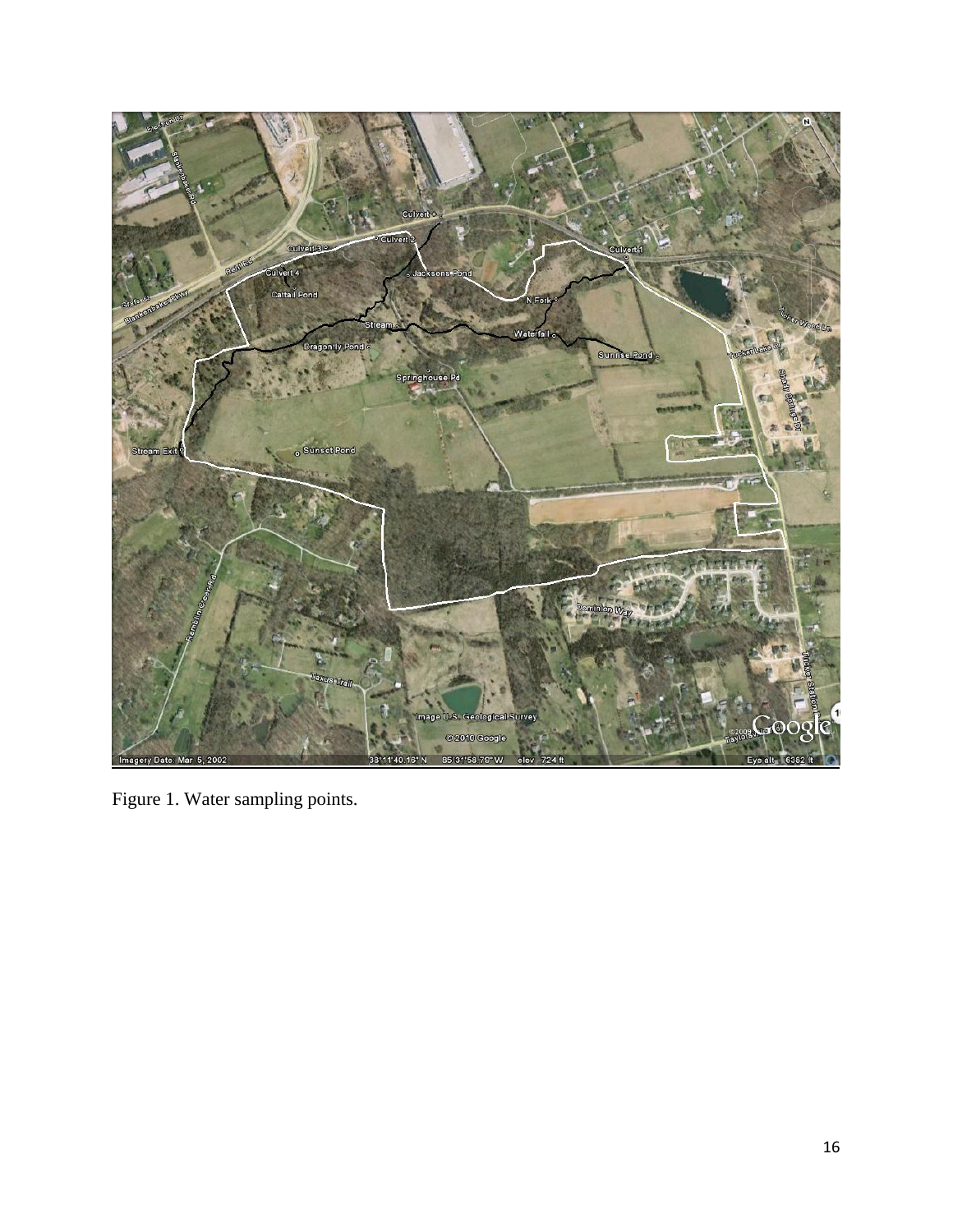

Figure 2. Bush Honeysuckle in Riparian Zone. Bh=presence of plant.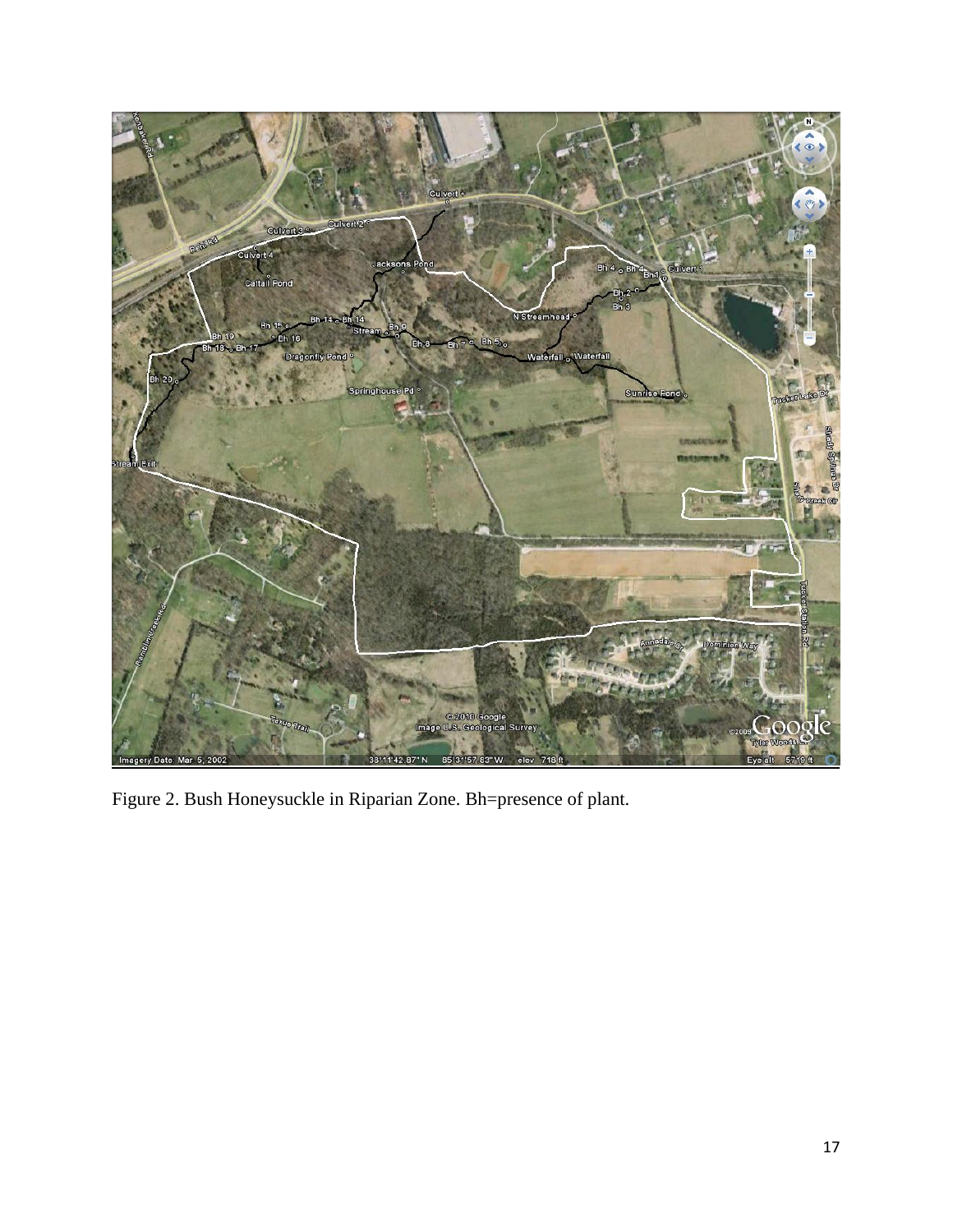

Figure 3. Cattail Pond in June, 2010 showing siltation.



Figure 4. Cattail Pond in October, 2009 showing no siltation.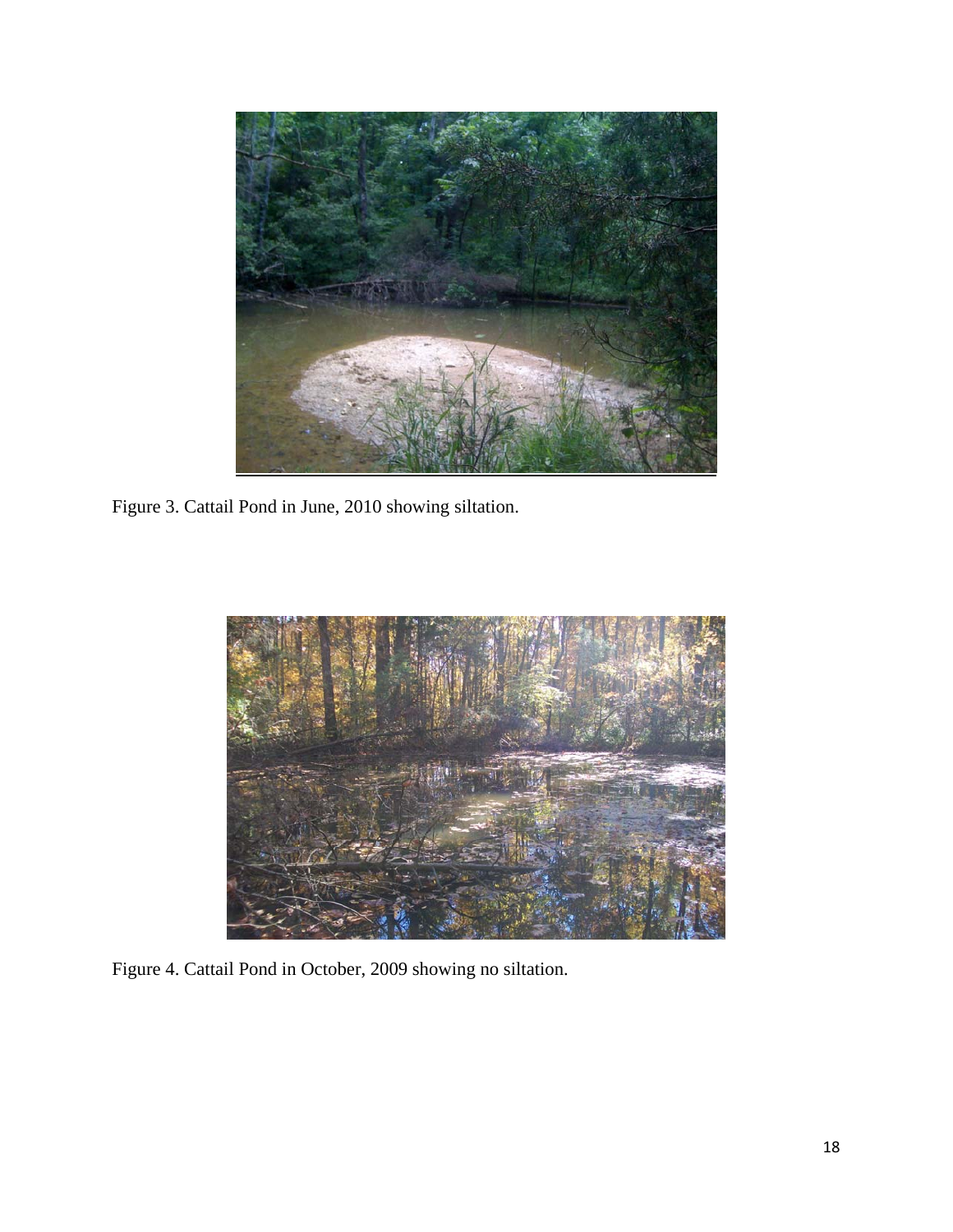## **References**

- BEAUDEAU, P., N. TOUSSET, F. BRUCHON, A. LEFEVRE AND H.D. TAYLOR 2001. In situ Measurement and statistical modeling of *Escherichia coli* decay in small rivers. Water Research 35 (13) 3168-3178.
- DEERING, R.H. AND J.L. VANKAT. 1999. Forest colonization and developmental growth of the invasive shrub *Lonicera mackii*. The American Midland Naturalist 141: 43-50.
- FRANKENBERGER, J. 2010. *E.coli* and Indiana lakes and streams. Safe Water Publications Online Purdue University, West Lafayette, Indiana, https://engineering.purdue.edu.
- HALEY, B.J., D.J. COLE AND E.K. LIPP 2009. Distribution, diversity, and seasonality of waterborne Salmonellae in a rural watershed. Applied and Environmental Microbiology 75 (5): 1248-1255.
- HAUER, F. R. AND W. R. HILL 1998. Temperature, light, and oxygen. in Hauer, F.R and G.A. Lamberti. Methods in Stream Ecology, Academic Press, San Diego.
- HAUER, F.R. AND V. RESH 1998. Benthic macroinvertebrates. in Hauer, F.R and G.A. Lamberti. Methods in Stream Ecology, Academic Press, San Diego.
- HUTCHINSON, T.F. AND J. L.VANKAT 1997. Invasibility and effects of Amur honeysuckle in southwestern Ohio forests. Conservation Biology 11:1117-1124.
- INDIANA DEPARTMENT OF NATURAL RESOURCES 2010. Hoosier Riverwatch Volunteer Stream Monitoring Training Manual, 8th Edition. IDNR, Indianapolis.
- KARR, J.R. AND I.J. SCHLOSSER 1978. Water resources and the land-water interface. Science 201: 229-234.
- LENAT, D.R. 1988. Water quality assessment of streams using a qualitative collection method for benthic macroinvertebrates. Journal of North American Benthological Society 7:222-233.
- KLOOT, R.W. 2007. Locating *Escherichia coli* contamination in a rural South Carolina watershed. Journal of Environmental Management 83: 402-408.
- MOGLEN, G.E. 2000. Urbanization, stream buffers, and stewardship in Maryland. Watershed Protection Techniques 3(2): 676-680.
- MOORE, A.A. AND M.A. PALMER 2005. Invertebrate biodiversity in agricultural and urban headwater streams: implications for conservation and management. Ecological Applications 15(4): 1169-1177.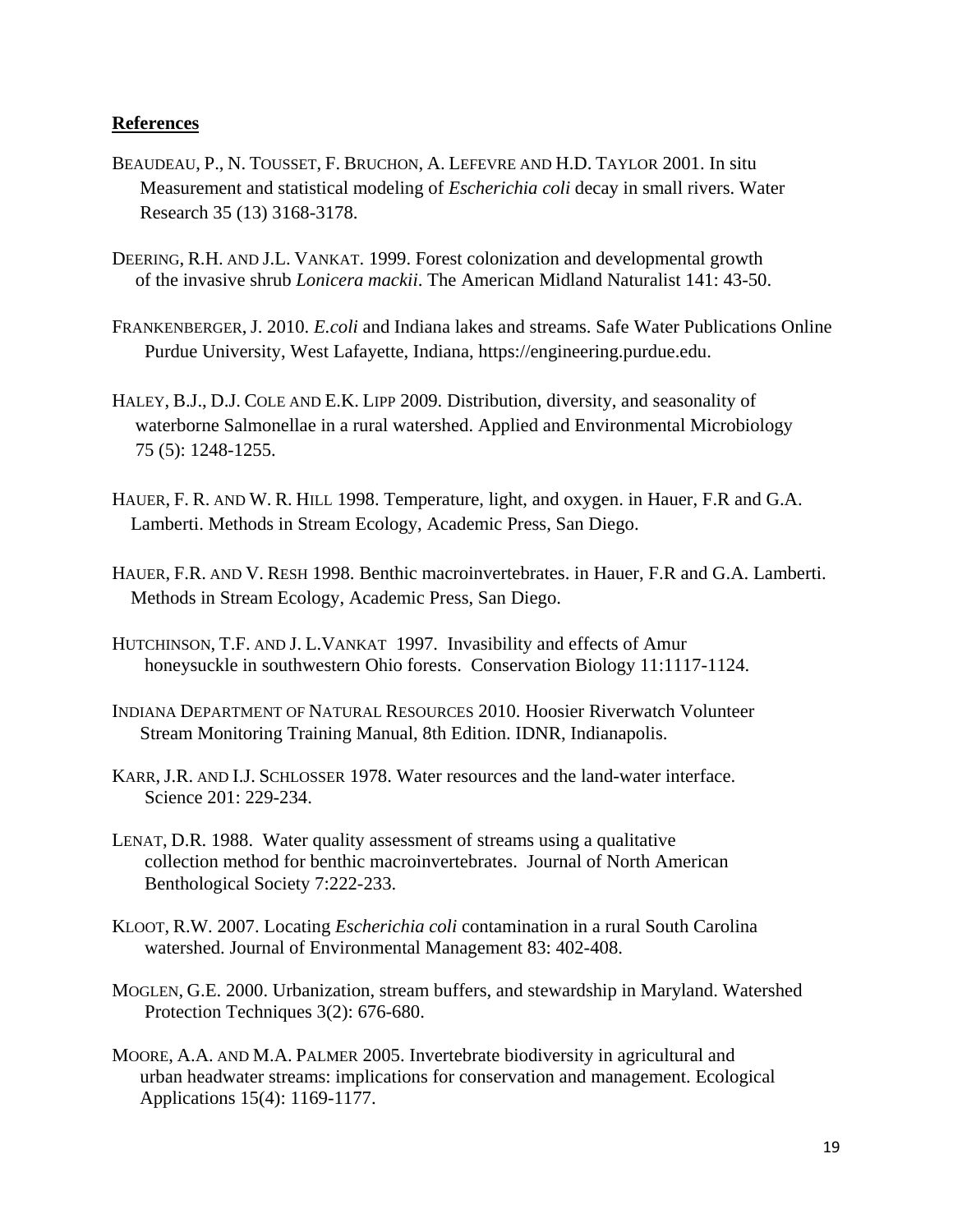- NAIMAN, R.J., H. DÉCAMPS AND M.E. MCCLAIN 2005. Riparia: Ecology, Conservation, and Management of Streamside Communities. Elsevier Academic Press, Amsterdam.
- PAUL, M.J. AND J.L. MEYER 2001. Streams in the urban landscape. Annual Review of Ecology and Systematics 32:333-365.
- PICKETT, S.T.A., M.L. CADENASSO, J.M. GROVE, C.H. NILON, R.V. POUYAT, W.C. ZIPPERER, AND R. COSTANZA 2001. Urban ecological systems: linking terrestrial, physical, and socioeconomic components of metropolitan areas. Annual Review of Ecology and Systematics 32:127-57.
- PITT, R. 2002. Receiving water impacts associated with urban runoff. in D. Hoffman, B. Rattner, G.A. Burton, Jr., and J.Cairns, Jr. *Handbook of Ecotoxicology, 2nd Edition*. CRC-Lewis. Boca Raton, FL.
- REIGLER, S. 2010. Water quality of a stream at Blackacre State Nature Preserve, Jefferson County, Kentucky. Unpublished.
- RESH, V., M.J. MYERS, M.J. HANNAFORD 1998. Macroinvertebrates as biotic indicators of environmental qualities, in Hauer, F.R and G.A. Lamberti. Methods in Stream Ecology, Academic Press, San Diego.
- SCHUELER, T.R. 1994. The importance of imperviousness. Watershed Protection Techniques 1:100-111.
- STEFFY, L.Y AND S.S. KILHAM 2004. Elevated  $\delta^{15}N$  in stream biota in areas with septic tank systems in an urban watershed. Ecological Applications 14 (3) 637-641.
- STEWART, J.S., L. WANG, J. LYONS, J.A. HORWATICH, AND R. BANNERMAN 2001. Influences of watershed, riparian-corridor, and reach-scale characteristics on aquatic biota in agricultural watersheds. Journal of the American Water Resources Association 37(6): 1475-1487.
- TEELS, B.M., C.A. REWA AND J. MYERS 2006. Aquatic condition response to riparian buffer Establishment. Wildlife Society Bulletin 34 (4) 927-935.
- YOUNG, R.G. AND A.D. HURYN 1999. Effects of land use on stream metabolism and organic matter turnover. Ecological Applications 9:1359-1376.